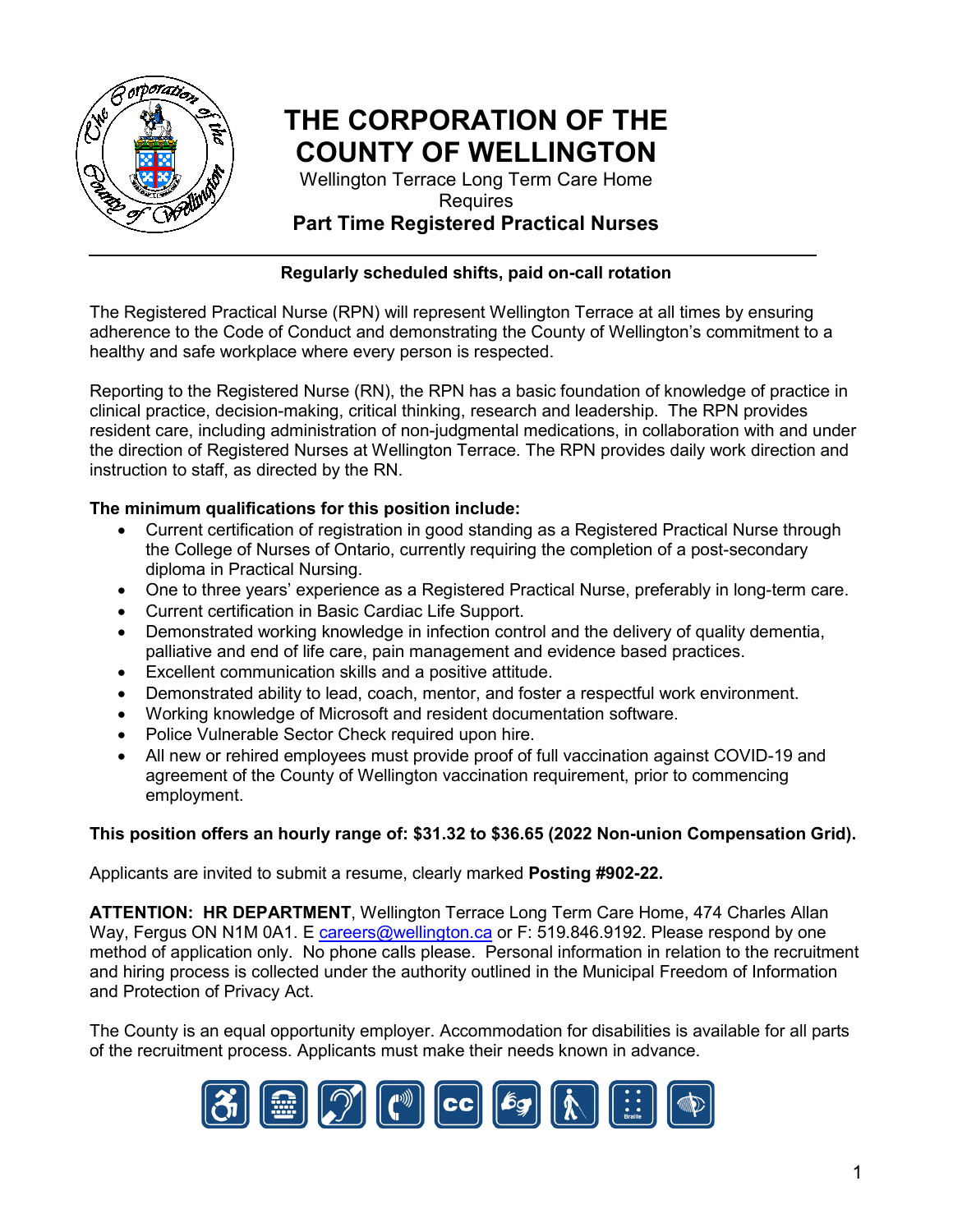

# **COUNTY OF WELLINGTON**

## **POSITION DESCRIPTION**

| <b>Title: Registered Practical Nurse</b> | <b>Reports to: Resident Care Manager</b> |
|------------------------------------------|------------------------------------------|
| <b>Department: Wellington Terrace</b>    | <b>Positions Supervised: 2-4</b>         |
| <b>Effective:</b>                        | <b>Revised: June 2015</b>                |

#### **BASIC FUNCTION:**

The Registered Practical Nurse (RPN) will represent Wellington Terrace at all times by ensuring adherence to the Code of Conduct and demonstrating the County of Wellington's commitment to a healthy and safe workplace where every person is respected.

Reporting to the Registered Nurse (RN), the Registered Practical Nurse has a basic foundation of knowledge of practice in clinical practice, decision-making, critical thinking, research and leadership. The Registered Practical Nurse provides resident care, including administration of non-judgmental medications, in collaboration with and under the direction of Registered Nurses at Wellington Terrace. The Registered Practical Nurse provides daily work direction and instruction to staff, as directed by the RN.

#### **PRINCIPLE RESPONSIBILITIES:**

- Applies the [fundamental principle](http://www.ontario.ca/laws/statute/07l08%20-%20BK1%20-%20BK1%20-%20BK1#BK1) of the Long-Term Care Homes Act in the operation of the home.
- Advocates, promotes, facilitates, and provides best possible care for residents.
- Identifies themselves to the resident and family, and explains her/his role in a pleasant and respectful manner.
- Reports to the Director of Care, or designate, any member of the interdisciplinary team, volunteer, or family member whose actions or behaviours towards residents are unsafe or unprofessional, including physical, verbal, emotional, sexual, and/or financial abuse following the regulations set out in the Long-Term Care Homes Act.
- Responds quickly and appropriately to inquiries and requests.
- Seeks assistance appropriately and in a timely manner.
- Takes responsibility for errors when they occur and takes appropriate action to ensure resident safety.
- Attends all team meetings when possible and reads all minutes of meetings not attended.
- Attends all annual mandatory in-services.
- Identifies and meets own learning needs for professional growth.
- Participates in Wellington Terrace quality improvement initiatives and monitoring groups as assigned.
- Participates in the College of Nurses Quality Assurance programme and reflective practice on an annual basis.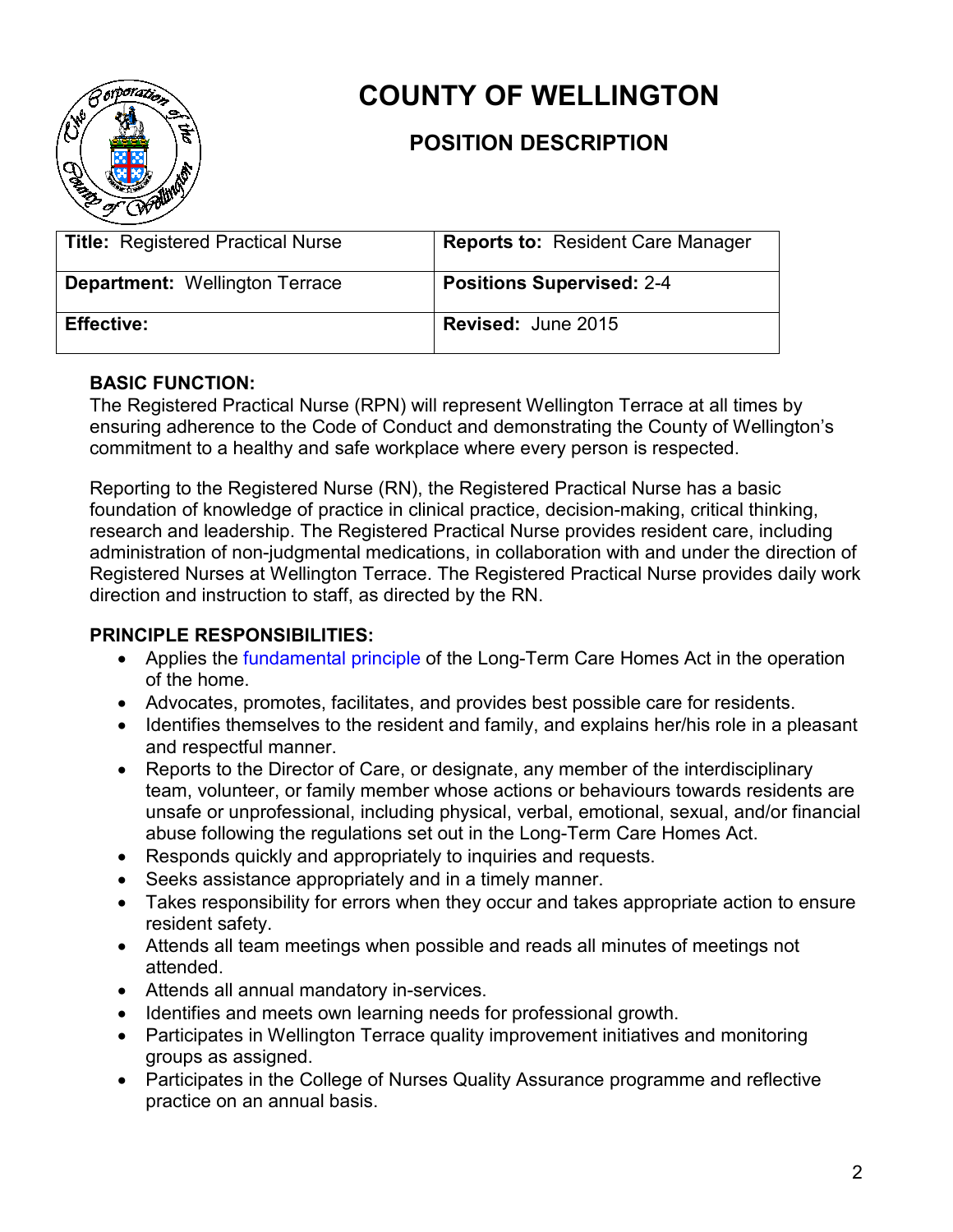- Collaborates with resident/family and care team to provide professional practice that respects resident's rights.
- Respects and adheres to all policies related to privacy and confidentiality.
- Creates plans of care that will address resident needs, preferences, wishes, and hopes.
- Demonstrates the ability to handle emergency situations in a prompt, precise, and professional manner.
- Demonstrates the necessary skills and knowledge to provide care for residents according to Wellington Terrace nursing policy and procedures, and standards of care and practice.
- Demonstrates the ability to delegate appropriately to Personal Support Workers.
- Documents accurate and ongoing assessments of resident's status in the electronic documentation system.
- Evaluates/describes the outcome of specific interventions and modifies the plan or approach.
- Gives a thorough and concise report at change of shift focusing on risk management.
- Prepares and administers prescribed/routine medications and treatments according to nursing policy and procedures and safe medication practices.
- Monitors and reports to the Registered Nurse, any symptoms of upper respiratory or gastric illnesses.
- Assesses resident health status and reports unusual findings to the Registered Nurse.
- Maintains boundaries between professional, therapeutic relationships, and nonprofessional, personal relationships.
- Practices according to the standards for therapeutic nurse-client relationship.
- Ensures that staff adheres to the Occupational Health and Safety Act and report any hazardous situations or practices to the appropriate manager.
- Responds to emergency fan-out when initiated.

#### **CONTACTS:**

**Internal:** County of Wellington, nursing and interdisciplinary team members, residents, families, service providers, physicians.

**External:** Service providers, professional association, College of Nurses of Ontario; Regulated Health Care Practitioners; other agencies/professional as required.

#### **MINIMUM QUALIFICATIONS:**

- Current certification of registration in good standing as a Registered Practical Nurse through the College of Nurses of Ontario, currently requiring the completion of a postsecondary diploma in Practical Nursing.
- One to three years' experience as a Registered Practical Nurse, preferably in longterm care.
- Current certification in Basic Cardiac Life Support.
- Demonstrated working knowledge in infection control and the delivery of quality dementia, palliative and end of life care, pain management and evidence based practices.
- Excellent communication skills and a positive attitude.
- Demonstrated ability to lead, coach, mentor, and foster a respectful work environment.
- Working knowledge of Microsoft and resident documentation software.
- Police Vulnerable Sector Check required upon hire.